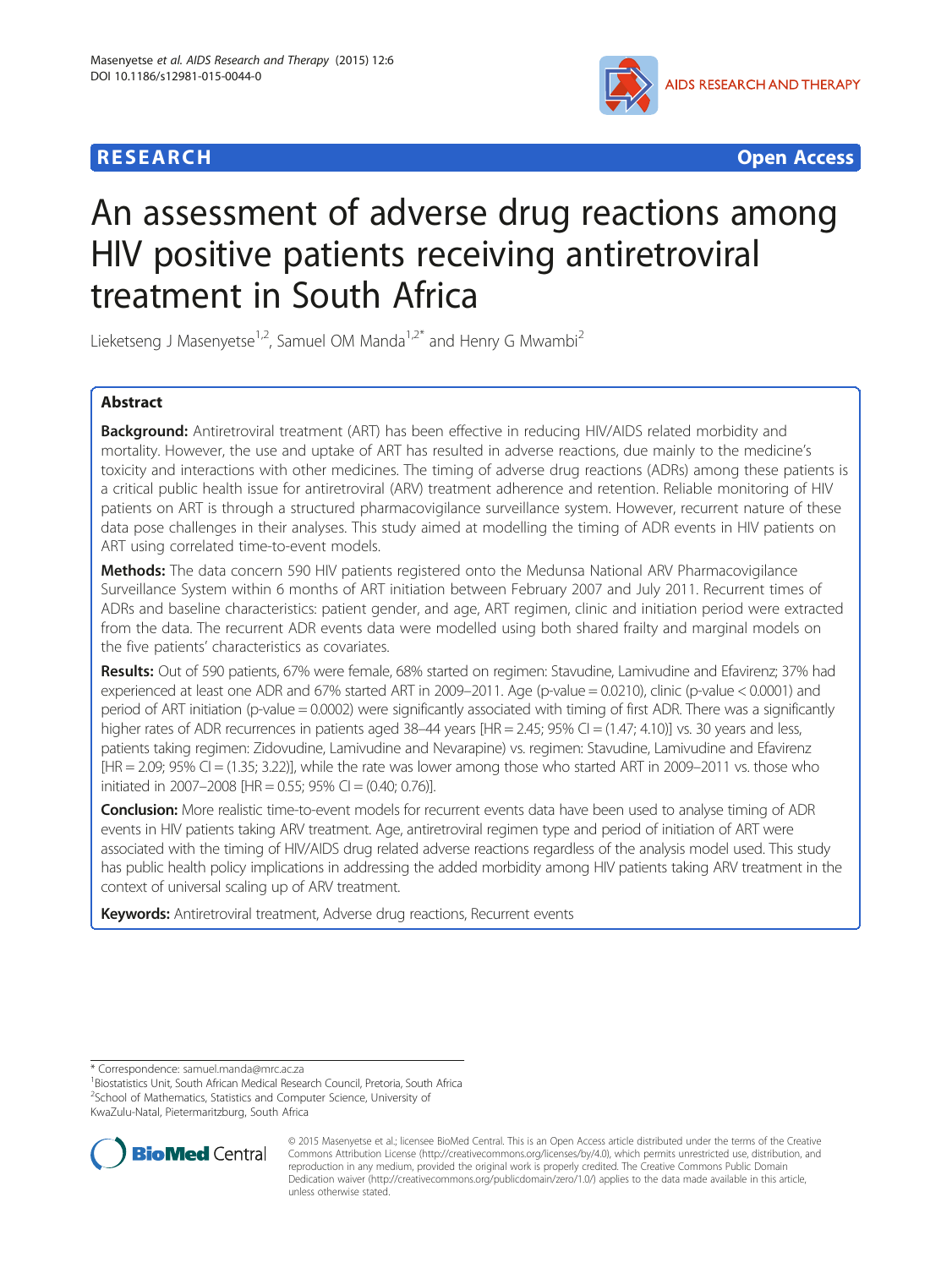## <span id="page-1-0"></span>Background

The Human Immunodeficiency Virus (HIV) has changed from life threatening to chronic condition due to the almost universal use and accessibility of antiretroviral treatment (ART) among HIV patients [\[1](#page-6-0)]. Antiretroviral (ARV) treatment works by providing suppression of viral load and restoring the immune system. It is estimated that out of the 35.3 million people living with HIV worldwide, 10.6 million were receiving ART in 2012 [[2](#page-6-0)]. Nearly, 6.6 million HIV/AIDS related deaths worldwide have been prevented as a result of ART [\[2\]](#page-6-0). Despite these gains, adverse reactions to these medicines remain a significant public health concern and may compromise the effectiveness of the ART programmes [\[3,4\]](#page-6-0).

The risk of adverse drug reactions (ADRs) arises because of the effect of the disease on the immune systems and the safety profiles of the complex ART drugs [\[3](#page-6-0)]. There are a number of ADRs related to ART that have been documented, and may be mild to severe; and short to long term depending on the environment [\[1,5-12](#page-6-0)]. ADRs in developing countries may differ from those in developed countries because of high prevalence of conditions such as malnutrition, tuberculosis and patients presenting with advanced HIV disease [[13](#page-6-0)]. For instance, it has been found that in Africa, neuropathy, neutropenia and lipodystrophy are the predominant ADRs [\[14\]](#page-6-0). Short term ADRs are a potential threat to successful initiation and adherence to ART [[15](#page-6-0)]. The timing of ADRs may also depend on the type of drugs. Studies have shown that patients on Efavirenz, Lamivudine and Zidivudine or Indinavir, Zidovudine and Lamivudine may present with ADRs within the first 12 or 24 weeks, respectively [\[16,](#page-6-0)[17](#page-7-0)]. ADRs may be common or specific to class of drugs [[1,8](#page-6-0),[15](#page-6-0)]. Drugs classified as non-nucleoside reverse transcriptase inhibitors (NNRTIs) which include Efavirenz (EFZ) and Nevirapine (NVP) are known to cause rashes and hepatotoxicity. On the other hand drugs classified as nucleoside reverse transcriptase inhibitors (NRTIs) including Zidovudine (AZT) and Stavudine (d4T) are known to cause anemia, nausea, rashes, lipoatrophy and lactic acidosis [\[1](#page-6-0)].

Apart from ADR depending on the environment and the type of ART regimen, a number of other risk factors have been identified, that include patient age, gender, duration on treatment, disease biomarkers such as CD4 count and viral load and body mass index (BMI) [[7,10](#page-6-0)[,18,19](#page-7-0)]. These risk factors have been found to interact with type of ADR. For instance females are more likely to develop rashes and hepatotoxicity [\[7](#page-6-0)[,18\]](#page-7-0); and patients aged 40 years and above are at a higher risk of developing peripheral neuropathy when taking d4T [\[10](#page-6-0)]. The longer a patient is on ART the less likely they would experience ADRs; possibly as a result of stability in ARV regimen, coming after many changes and eventually settling on an acceptable regimen [\[19\]](#page-7-0).

Monitoring safety and toxicity related to ART remains a challenge facing the public health sector. Monitoring is usually done using spontaneous surveillance of HIV patients on treatment. Spontaneous reporting of ADRs is a very inefficient system in detecting drug-related conditions, leading to underestimation of the burden due to ADRs [[3](#page-6-0)[,20,21\]](#page-7-0). Thus, more systematic and more robust surveillance methods including structured surveillance pharmacovigilance systems, which assesse and monitor safety profile and impact of antiretroviral medicines have been advocated [\[4\]](#page-6-0). Structured surveillance tracks HIV positive patients who are on ART to assess drug related morbidity and mortality over time. South Africa, a country heavily hit by the HIV epidemic, uses spontaneous surveillance of HIV patients on ART to assess ART-related adverse effects. Though these data are routinely available, the coverage of important patient data may not be adequate. Thus, for the purposes of this study, data from a structured surveillance system in South Africa are used.

The adverse drug reaction events in patients often are of recurrent nature, such that the repetitions tend to cluster more in some patients than in others. Analyses of these data are complicated due to the fact that independence between the recurrent event times cannot be assumed in a subject. In medical studies, time-to-event models have been developed to account for possible dependence between recurrent events data [[22,23\]](#page-7-0). The aim of this paper was to provide a unified analysis of recurrent ADR events data from a structured antiretroviral pharmacovigilance surveillance system. The authors are not aware of any such study that has comprehensively analysed data from this kind of structured surveillance system for HIV positive patients. A previous study investigated ADRs in a sample of adult inpatients at a local hospital in South Africa, and compared the distribution between HIV and non-HIV patients [\[21\]](#page-7-0). This present study is very specific and unique by assessing ARV-related ADRs in a cohort of only HIV patients in a country with one of the highest HIV burden of the disease and with over 75% of the 6.1 million HIV patients on free ART [\[24\]](#page-7-0).

# Methods

### Data

Data are from the Medical University of South Africa (MEDUNSA) National ARV Pharmacovigilance Centre, which is based at the University of Limpopo MEDUNSA campus. Recruitment of patients started in January 2007 from four clinics, two in Gauteng, one in Limpopo and one in Mpumalanga provinces. Patients were followed up to obtain information on the ADRs they were experiencing and these data were collected during patients' clinic visitations. Other information contained in the data were the type of regimens patients were taking together with the dates when they switched or collected the same regimens.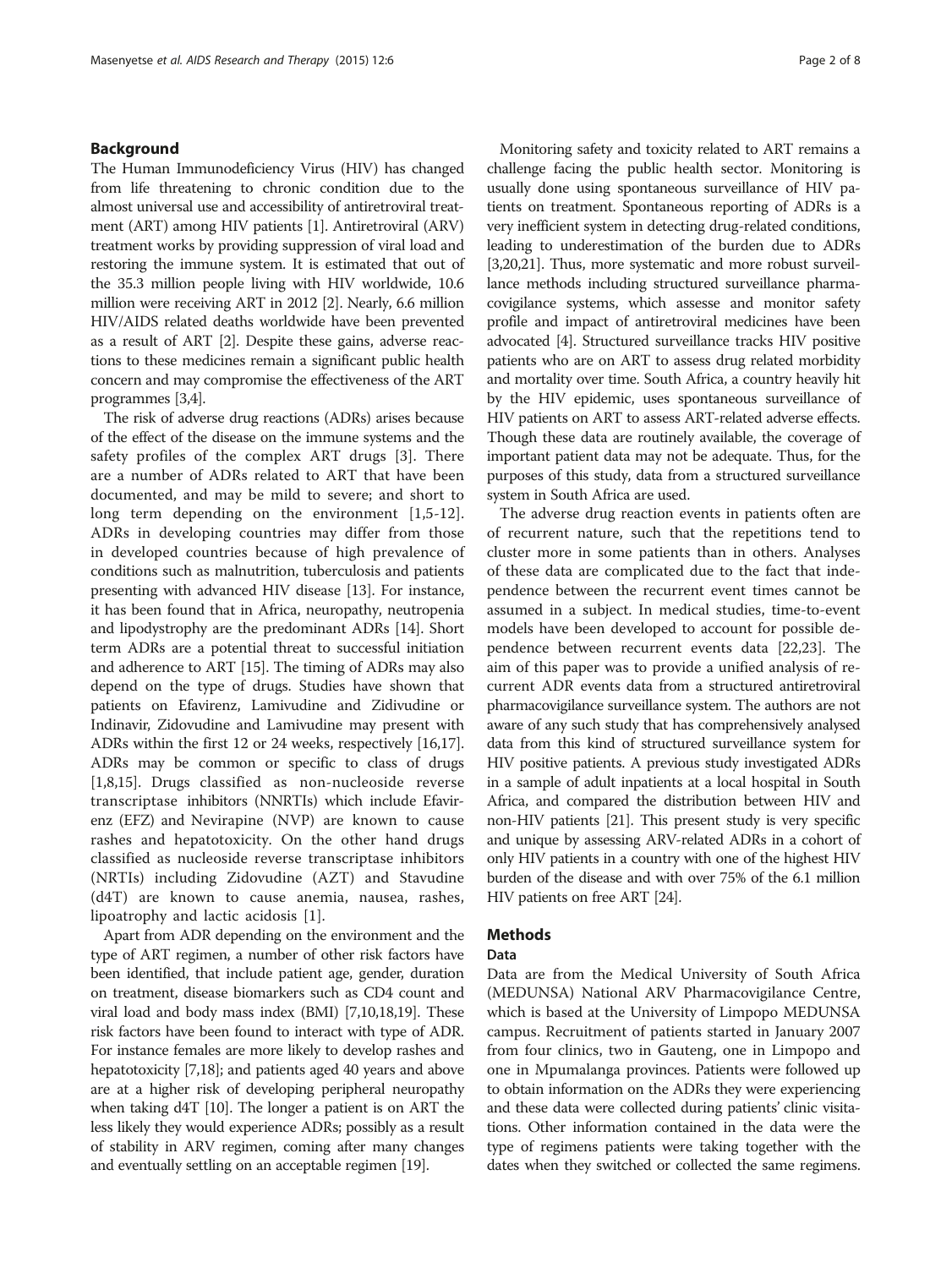A descriptive of the data generated by the system can be found in Dube et al. [\[9\]](#page-6-0).

The study included HIV positive patients aged 15 years and above, receiving ART in the South Africa public health sector [\[9](#page-6-0)]. Patients who met the inclusion criteria were recruited when visiting public health sector clinics using systematic random sampling. Patients who agreed to participate in the study were asked to sign consent forms. Patients who were antiretroviral naïve or on ART at private clinics were excluded from the study. Further details about the study can be found in Dube et al. [\[9](#page-6-0)]. For purposes of this paper, data were restricted only to 590 patients enrolled within 6 months of their ART initiation between January, 2007 and August, 2011. The covariates considered in this analysis were age, gender, clinics and antiretroviral medication patients are taking.

#### Statistical analysis

In previous analyses of these types of data, standard logistic and survival models, assuming ADR events as independent, were fitted [\[20,21](#page-7-0)]. For this study ADR recurrent events in a patient could not be taken to be independent of each other: some patients could have been more prone to experience ADRs than others. Thus analyses of these data must take into account; possible dependence in the occurrence of ADRs. This study used more robust modelling techniques based on time-toevent models for correlated survival data. In particular, the marginal and shared frailty models were used to model the recurring ADR events data in order to take account of possible correlation between the data [[22,23](#page-7-0)].

There are some analytical assumptions differentiating the two proposed correlated survival models. The marginal model fits separate failure times using survival models, while the dependence structure unspecified but inflates the estimated variance-covariance parameters of regression coefficients [[23\]](#page-7-0). Under the shared frailty model subject-specific random effects, which capture dependence in the failure times within a subject, are assumed to be time constant and independent and identically distributed from a known distribution function. This can be relaxed to have the subject-specific random effects to be timevarying as in Manda and Renate [[22](#page-7-0)] and to be distributed nonparametrically as in Manda [\[25\]](#page-7-0). The fitting of the models were implemented in STATA version 12 as described in Cleves and StataCorp [\[26\]](#page-7-0).

## Results

Descriptive analyses using summary statistics was undertaken. These are shown in Table 1 for patients demographic and baseline characteristics. A majority of the patients were females accounting for 67% of the sample. Majority of the patients were from clinic A and clinic C accounting for about 86% of the sample, with 67% of the patients having

Table 1 Patients demographic and baseline characteristics, HIV Patients on ART, South Africa 2007-2012

| <b>Characteristics</b>  |           | Total (%) Patients with adverse drug effects (%) |                                            |                                                   |  |
|-------------------------|-----------|--------------------------------------------------|--------------------------------------------|---------------------------------------------------|--|
|                         |           | 0 ADR $\rightarrow$<br>1 <sup>st</sup> ADR       | $1^{st}$ ADR $\rightarrow$<br>$2^{nd}$ ADR | $2^{st}$ ADR $\rightarrow$<br>3 <sup>nd</sup> ADR |  |
| Overall                 | 590 (100) | 217 (100)                                        | 61 (100)                                   | 24 (100)                                          |  |
| Gender                  |           |                                                  |                                            |                                                   |  |
| Male                    | 192 (33)  | 61(28)                                           | 16(26)                                     | 5(21)                                             |  |
| Female                  | 398 (67)  | 156 (72)                                         | 45 (74)                                    | 19 (79)                                           |  |
| Age at clinic visit     |           |                                                  |                                            |                                                   |  |
| 30 and less             | 87 (15)   | 22(10)                                           | 2(3)                                       | (0)                                               |  |
| $31 - 37$               | 183 (31)  | 64 (29)                                          | 14(23)                                     | 5(21)                                             |  |
| $38 - 44$               | 154 (26)  | 70 (32)                                          | 24 (39)                                    | 10(42)                                            |  |
| $45+$                   | 166 (28)  | 61(28)                                           | 21(34)                                     | 9(37)                                             |  |
| Clinic                  |           |                                                  |                                            |                                                   |  |
| Clinic A                | 188 (32)  | 32(15)                                           | 5(8)                                       | 1(4)                                              |  |
| Clinic B                | 31(5)     | 4(2)                                             | 0(0)                                       | 0(0)                                              |  |
| Clinic C                | 318 (54)  | 162(75)                                          | 48 (79)                                    | 19 (79)                                           |  |
| Clinic D                | 53 (9)    | 19(9)                                            | 8(13)                                      | 4(17)                                             |  |
| <b>ART</b> regimens     |           |                                                  |                                            |                                                   |  |
| 1a (d4T, 3TC, EFZ)*     | 402 (68)  | 144 (66)                                         | 38 (62)                                    | 12 (50)                                           |  |
| 1b (d4T, 3TC, NVP)*     | 67(11)    | 20(9)                                            | 3(5)                                       | 1(4)                                              |  |
| 1c (AZT, 3TC, EFZ)*     | 46(8)     | 25(12)                                           | 12(20)                                     | 4 (17)                                            |  |
| Others                  | 75 (13)   | 28 (13)                                          | 8(13)                                      | 7 (29)                                            |  |
| <b>Year started ART</b> |           |                                                  |                                            |                                                   |  |
| Before 2009             | 194 (33)  | 94 (43)                                          | 40 (66)                                    | 21 (88)                                           |  |
| 2009 and after          | 396 (67)  | 123(57)                                          | 21 (34)                                    | 3(13)                                             |  |

\*d4T = Stavudine; 3TC = Lamivudine; EFZ = Efavirenz; NVP = Nevarapine; AZT = Zidovudine.

started ART from 2009. Overall 217 (37%) patients out of 590 experienced at least one ADR, most of them being females (72%), in Clinic C (75%), were on regimen 1(a) (66%) at the time of reporting these ADRs and had started ART from 2009. Of the 217 patients who had experienced at least one ADR, 61 (28%) patients had ADRs for the second time. Among patients experiencing a second ADR, a majority were females (74%), were still in regimen 1a (62%), were in the age group of 38 to 44 years (39%) and had started ART before 2009 (66%).

Distribution of the observed ADRs is shown in Figure [1](#page-3-0). There was a total of 454 ADRs for all the 217 patients who had experienced at least one ADR. Neuropathy accounted for 20% of all ADRs followed by rash/skin eruptions at 15%. Cough was also prevalent accounting for 12% of the ADRs. Other ADRs accounting for 16% of the total included those with proportions less than 2%, such as acidosis, dermatitis, oedema and hypothyroidism.

In order to investigate associations between the different covariates and timing of ADRs, Kaplan-Meier survival curves were used to describe differences in the survival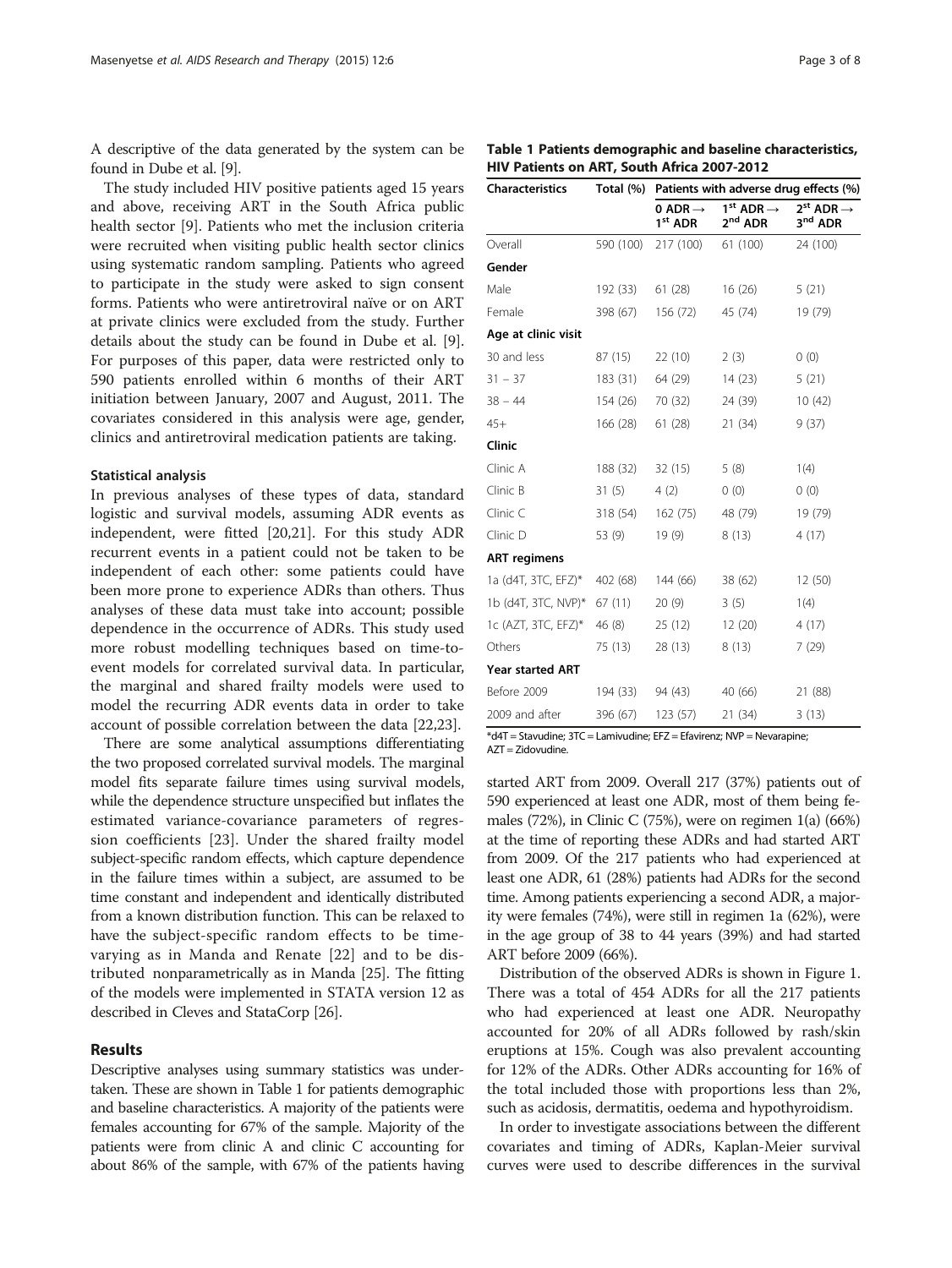<span id="page-3-0"></span>

rates. The log-rank test was used for testing equality of the curves between categories of the respective covariates on timing to first ADR event. The survival curves with the log-rank test are shown in Figures [2a](#page-4-0)-[2e](#page-4-0). Males had better survival of not experiencing ADRs compared to females, though the association was not significant (log rank test  $= 0.1423$ ). Age had a significant effect on timing of experiencing first ADRs ( log rank  $test = 0.0210$ , with patients aged less than 30 years having lower ADR rates compared to those in older age groups. Clinic and year patients initiated ART also had significant effects on the timing of experiencing ADRs (p-value  $\leq$  0.05) the first time.

The multivariate analyses included all the covariates regardless of significance of associations from the univariate log-rank test in the preceding paragraph. In terms of modelling specific transitions between (from baseline to first, from first to second, from second to third and so forth) ADRs only the two transitions (baseline to first and first to second timings) were used. The later transitions had very few events of experiencing ADRs. We intially took these as two independent time-to-event processes, and thus can be modelled using standard proportional hazards models. The adjusted results from fitting these are shown in columns two and three of Table [2](#page-5-0) on the hazard ratio (HR) scale. Using of separate transitions as independent was corrected by using all ADR events in a subject. These were fitted using both the marginal and frailty models as described in the [Methods](#page-1-0) section. The adjusted results of these later two models are presented in the last two columns of Table [2,](#page-5-0) also on the HR scale.

The rate of experiencing first and second ADRs were higher for females compared to males though

not significant, [Hazard ratio = 1.13; 95% Confidence Interval =  $(0.82; 1.55)$ ] and [HR = 1.32; 95% CI =  $(0.72; 2.42)$ ] respectively. Older age groups had higher rate of experiencing ADR compared to the younger age group of 30 years and less, with significant risks being for patients in aged 38 – 44 years [HR = 1.83; 95% CI = (1.12; 3.01)]. Patients who were in regimen 1(c) had significantly higher risks of having an ADR compared to those in regimen  $1(a)$  [HR = 1.86; 95% CI =  $(1.20; 2.87)$ ]. Patients on regimen 1b had a lesser rate of experiencing recurrent ADRs compared to those in regimen 1a though this was not significant  $[HR =$ 0.65;  $95\%$  CI = (0.19; 2.21)].

The marginal model results indicate that patients in age 38 – 44 years and from 45 years had significantly higher rate of recurrence of ADRs compared to those 30 years and younger [HR = 2.45;  $95\%$  CI =  $(1.47; 4.10)$ ] and [HR = 2.02; 95% CI =  $(1.16; 3.51)$ ] respectively. Patients on regimen 1(c) had significantly higher hazards of recurrence of ADRs compared to patients on regimen  $1(a)$  [HR = 2.09; 95% CI  $= (1.35; 3.22)$ ]. Patients who initiated ART from 2009 had significantly lower hazards of recurrence of ADRs compared to patients who initiated ART before 2009  $[HR = 0.55; 95\% \text{ CI} = (0.40; 0.76)].$ 

Frailty model results show that 31 years and older patients experienced higher rates of ADRs compared to those aged 30 years and less. Patients who were initiated ART from 2009 had significantly lower risks of recurrence of ADRs compared to patients who were initiated before 2009 [HR = 0.90; 95% CI = (0.70; 1.16)], though this finding was not significant. Patients attending clinic C and D had significantly higher rate of recurrence of ADRs compared to patients in clinic A  $[HR = 2.07; 95\% \text{ CI} = (1.29; 3.32)]$ and  $[HR = 1.80; 95% CI = (1.11; 2.93)]$  respectively.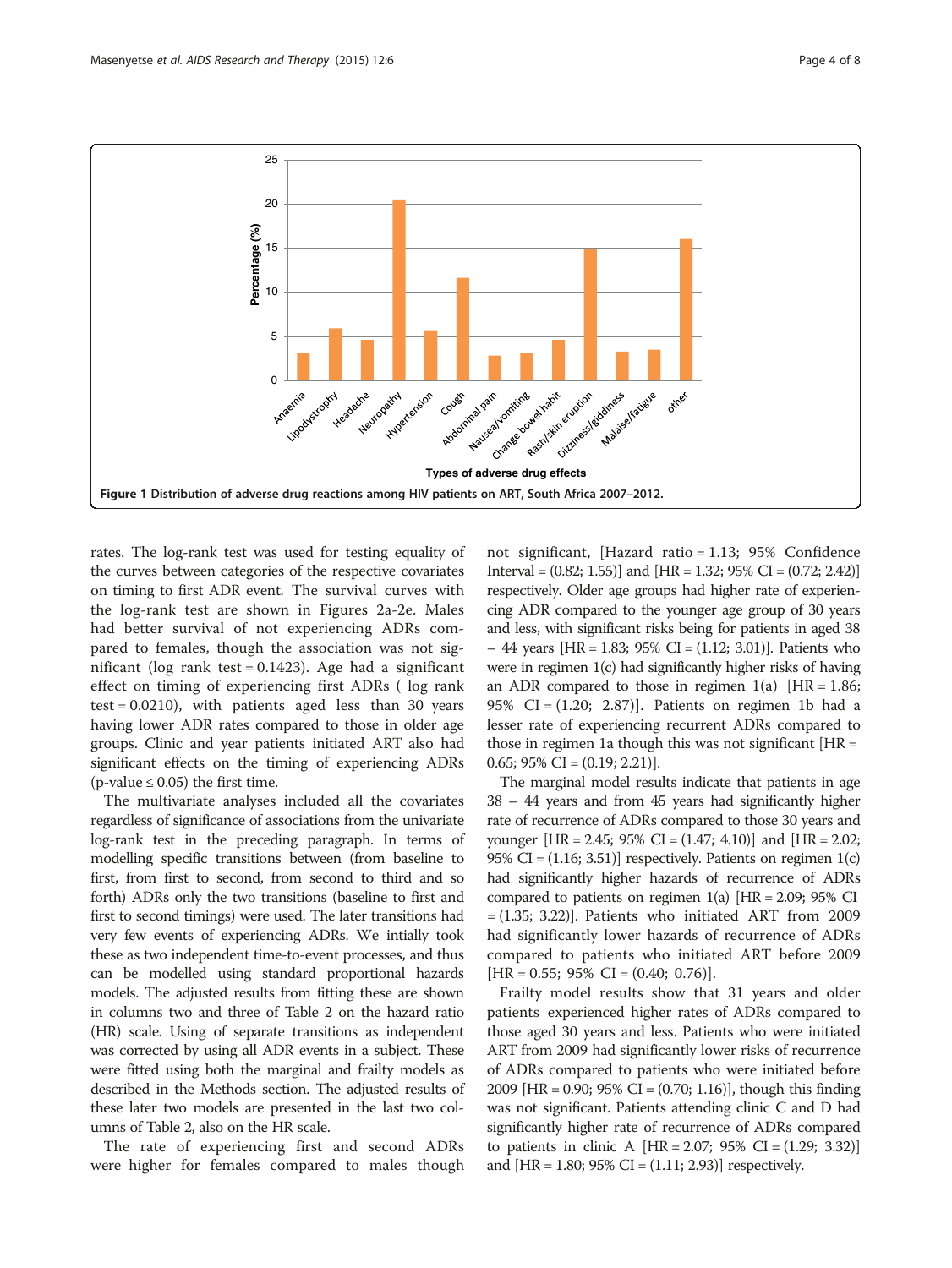<span id="page-4-0"></span>

Timing of first ADR was also analysed using logistic regression where the outcome was categorized as 1 if a patient had an ADR and 0 otherwise. The substantive results were the same as those obtained using survival models. Using logistic regressions models this way does not account for possible correlation between recurrent ADRs, Additionally, exposure time is not taken into account in the logistics regression models, in contrast to time-to-event models described in the preceding sections.

# **Discussions**

This study has shown the utility of using correlated survival models to the analysis of recurrent adverse drug reactions events to account for possible dependence in the events. The models have been applied to a very important data based on structured surveillance of HIV patients on antiretroviral treatment in South Africa. The country has the largest number of people living with the HIV virus and on ART in the world. Age, gender, ARV

regimen type, period of initiation of ART were found to be associated with the timing of HIV/AIDS drug related adverse reactions regardless of the analysis model used, though gender was not statistically significant. The highly prevalent ADRs included neuropathy, rash, cough and lipodystrophy, comparable with results found in Nwokike [[14\]](#page-6-0). As in Reddenna et al. [[6](#page-6-0)], neuropathy was the most prevalent adverse drug reaction condition.

Patients older that ages 38 years experienced significantly higher recurrence of ADRs compared to patients aged 30 years and less, which supports the findings previous studies [[7](#page-6-0)[,19\]](#page-7-0). Gender differentials were also found with females having higher risks of ADRs than males. Though not statistically significant, the finding of gender differences in experiencing ARV-related ADRs has been observed in other African settings [[18,19,27\]](#page-7-0).

Patients taking AZT + 3TC + NVP combination had higher rates of ADRs compared to patients on d4T +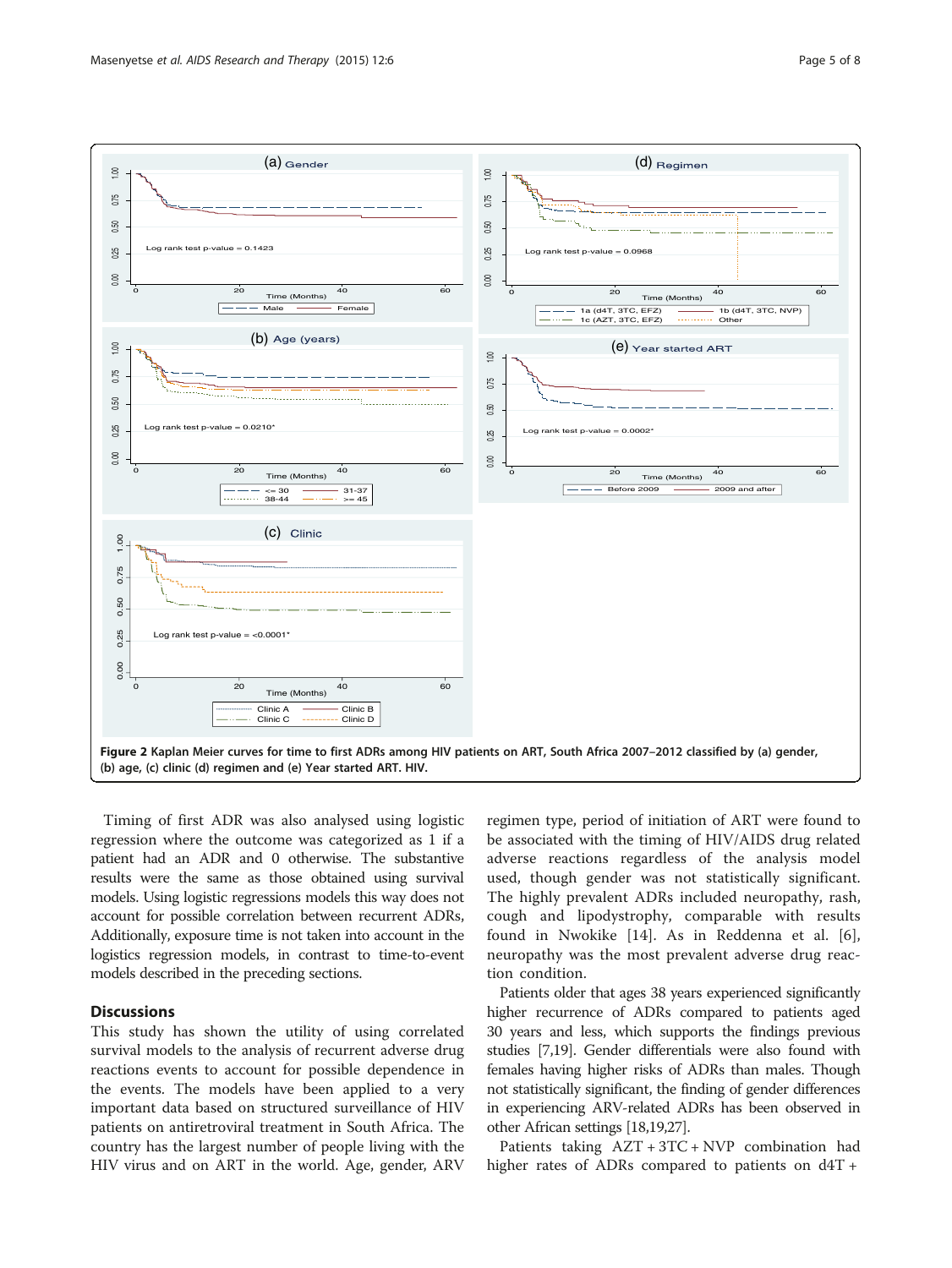|                     | $1st$ ADR                        | $1^{st}$ ADR $\rightarrow$ $2^{nd}$ ADR | Marginal model                   | <b>Frailty model</b>             |
|---------------------|----------------------------------|-----------------------------------------|----------------------------------|----------------------------------|
| Characteristic      | HR (95% CI)                      | HR (95% CI)                             | HR (95% CI)                      | HR (95% CI)                      |
| Gender              |                                  |                                         |                                  |                                  |
| Male                |                                  |                                         |                                  |                                  |
| Female              | 1.13 (0.82, 1.55)                | 1.32 (0.72, 2.42)                       | 1.23 (0.88, 1.72)                | 1.23 (0.94, 1.62)                |
| Age                 |                                  |                                         |                                  |                                  |
| 30 and less         |                                  |                                         |                                  |                                  |
| $31 - 37$           | 1.33 (0.81, 2.19)                | 2.41 (0.54, 10.69)                      | 1.59 (0.95, 2.66)                | 1.51 (0.94, 2.43)                |
| $38 - 44$           | $1.83(1.12, 3.01)^{*}$           | 3.19 (0.73, 13.93)                      | 2.45 (1.47, 4.10)*               | $2.07$ (1.29, 3.32) <sup>*</sup> |
| $45+$               | 1.43 (0.85, 2.42)                | 3.23 (0.73, 14.29)                      | $2.02$ (1.16, 3.51) <sup>*</sup> | $1.80(1.11, 2.93)^{*}$           |
| Clinic              |                                  |                                         |                                  |                                  |
| Clinic A            |                                  |                                         |                                  |                                  |
| Clinic B            | 0.77(0.27, 2.20)                 |                                         | $0.73$ $(0.25, 2.11)$            | $0.78$ $(0.28, 2.22)$            |
| Clinic C            | $3.74$ (2.54, 5.50) <sup>*</sup> | 2.36 (0.89, 6.22)                       | 4.03 (2.75, 5.91) <sup>*</sup>   | $3.20$ (2.24, 4.57) <sup>*</sup> |
| Clinic D            | $1.99(1.10, 3.58)^{*}$           | 2.76 (0.85, 8.99)                       | $2.14$ (1.12, 4.09) <sup>*</sup> | $1.96$ (1.18, 3.25) <sup>*</sup> |
| <b>ART</b> regimens |                                  |                                         |                                  |                                  |
| 1a (d4T, 3TC, EFZ)  |                                  |                                         |                                  |                                  |
| 1b (d4T, 3TC, NVP)  | $1.01$ (0.61, 1.66)              | $0.65$ $(0.19, 2.21)$                   | 1.08 (0.65, 1.80)                | 0.99(0.64, 1.55)                 |
| 1c (AZT, 3TC, EFZ)  | 1.86 (1.20, 2.87)*               | 1.83 (0.91, 3.69)                       | 2.09 (1.35, 3.22)*               | $1.83(1.27, 2.62)^{*}$           |
| Others              | $1.00$ (0.65, 1.54)              | 1.18 (0.50; 2.82)                       | 1.35 (0.90, 2.01)                | 1.43 (0.99, 2.04)                |
| Year started ART    |                                  |                                         |                                  |                                  |
| Before 2009         |                                  |                                         |                                  |                                  |
| 2009 and after      | 0.78 (0.58, 1.06)                | $0.41$ (0.23, 0.74) <sup>*</sup>        | $0.55$ (0.40, 0.76) <sup>*</sup> | 0.90(0.70, 1.16)                 |

<span id="page-5-0"></span>

| Table 2 Adiusted Hazard Ratios (HR) of various characteristics on the occurrence of ADRs. HIV Patients on ART. |  |  |  |
|----------------------------------------------------------------------------------------------------------------|--|--|--|
| <b>South Africa 2007-2012</b>                                                                                  |  |  |  |

\*Statistically significant at p-value ≤ 0.05.

3TC + EFZ. It has also been found that patients taking d4T + 3TC + NVP experienced higher rates of ADRs compared to patients taking  $d4T + 3TC + EFZ$ . These findings confirm previous ARV-related ADR data in Spaulding et al. [[28\]](#page-7-0) and Webster et al. [\[29](#page-7-0)]. Due to high rates of ARV-related ADRs, South Africa patients are now using Tenofovir (TDF) containing regimen as a first line ARV treatment. Depending on the prognosis, AZT + 3TC + NVP and then d4T + 3TC + EFZ/NVP are offered [[30](#page-7-0)]. More pharmacovigilance studies are needed to compare ADRs among patients on TDF containing regimen with patients on  $AZT + 3TC + NVP$ , a regimen found with lower ADR rates in this study. Patients who started ART after 2009 had a lesser rate of occurrence of ADRs; this may be due better care and management of HIV treatment.

This study showing high rates of ARV-related adverse drug reactions has highlighted the added morbidity among HIV patients taking ARV treatment. As indicated in Mehta et al. [[21](#page-7-0)] in contract to other ADRs, almost all ARV-related ADRs are often inevitable and unpredictable, which makes treatment of these ADRs problematic. This creates extra cost burden to most public health systems that are stretched over many important health problems. In terms of policy implication, a better understanding, timely and proactive pharmacovigilance surveillance and reporting, especially of problematic regimen and patients subgroups, of ARV-related ADRs is advisable [[4](#page-6-0)].

# Limitations of the study

The findings from this study should be interpreted within caution. The surveillance data that was used did not have grading of the severity of ADRs. Some studies have graded the ADRs using the World Health Organization grading or the Hartwig scale to determine the level of severity to patients' morbidity [[10](#page-6-0),[19,31,32\]](#page-7-0). Not all the data in the database were used as some patients were registered into the surveillance system study long after they had already initiated on ART. Thus, information on ADRs prior to being enrolled into the study was missing; using these patients in the analyses would have biased timing of first ADR. Other relevant covariates including CD4 count, viral load and body mass index were not used as these data had a high rate of missing values.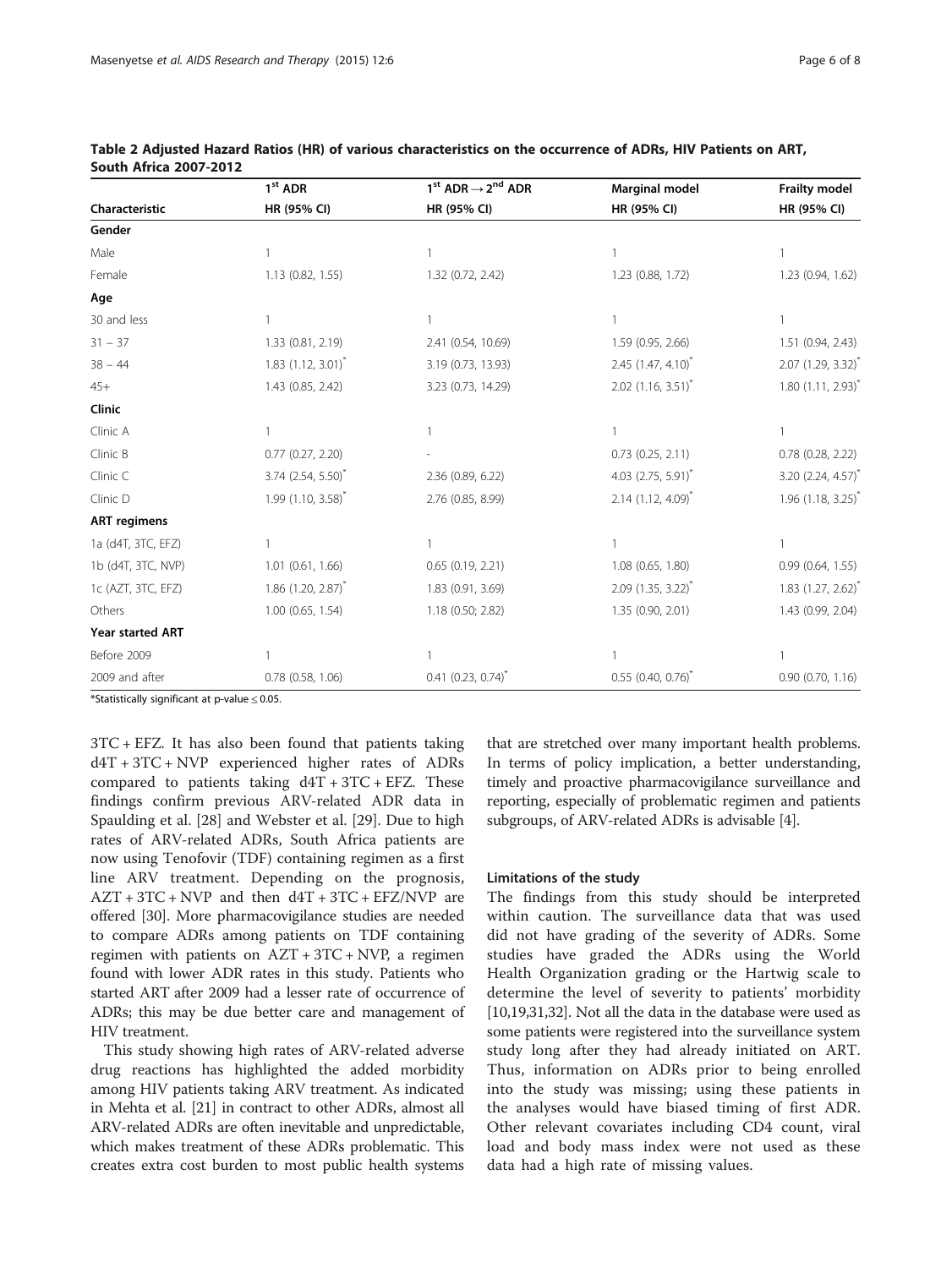<span id="page-6-0"></span>Further limitation of the analyses in this study was the lack of adherence data, which has been found to affect the rate of ADRs due to inadequate treatment uptake [\[33](#page-7-0)]. There were very few patients in the study who were started on ARTs based on the 2010 South African guidelines. These patients were included under "others" category, therefore the Tenofovir (TDF) containing combination was not individually assessed in the analysis. Lastly, several factors that may predispose patients to adverse reactions of antiretroviral medications including non-antiretroviral coadministered medication and treatment; alcoholism and viral hepatitis co-infection were also not explored [\[34-36\]](#page-7-0).

Regarding statistical models for recurrent events data analysis, other models that could have been used include Anderson and Gill [[37](#page-7-0)] and conditional models of Prentice, William and Peterson [\[38](#page-7-0)] instead of the WLW marginal model. The specification of the frailty model that was used for analysis in this paper could be improved by included time dependant random effects [[22](#page-7-0)]. In terms of missing data, imputation methods could have been used on the variables with missing values and included in the analysis.

# Conclusions

This study has shown differential effects of patient's age and antiretroviral regimen on the risks of adverse drug reactions in HIV-infection populations. It has highlighted the important of optimal drug selection and monitoring of vulnerable patients in mitigating the clinical severity of the adverse reactions. Further analyses using much larger and more complete data from different settings would be needed to solidify the findings in this study. Using correlated survival models is encouraged; however most of these data are observational in nature, which makes ascertaining casualty and associations problematic. Thus, to fully understand the determinants and dynamics of ADRs in HIV patients on ART, statistical methods including matching, propensity scores and instrumental variables techniques and where it is ethically possible, pharmacovigilance clinical trials should be encouraged. ADRs in HIV patients on ARV treatment are a huge public health problem in the free-delivery of ARV, especially in the high HIV epidemic countries of the sub-Saharan, where health resources are very limited.

#### Ethics approval

The project proposal was submitted to and approved by the Medunsa Research and Ethics Committee at the University of Limpopo in 2006 (Project number MP119/2006).

#### Competing interests

The authors declare that they have no competing interests.

#### Authors' contributions

LJM performed data management, statistical analysis, and wrote the initial draft of manuscript. SOMM conceived the ideas, reviewed the statistical analysis and helped with the revision of the manuscript. HGM reviewed the statistical analysis and helped in the revision of the manuscript. All authors have read and approved the final manuscript.

#### Acknowledgements

We acknowledge members of the MEDUNSA National ARV Pharmacovigilance Centre for providing the data.

#### Funding

The original study on which the present article is based received financial support from the South African Field Epidemiology and Laboratory Training Programme (SAFELTP) funded by the Centers for Disease Control and Prevention (CDC). The Foundation for Professional Development (FPD) contributed to the development and maintenance of the database. SAFELTP, CDC and FPD had no role in the analysis, interpretation and preparation of the present article.

#### Received: 26 August 2014 Accepted: 2 February 2015 Published online: 05 March 2015

#### References

- Hawkins T. Understanding and managing the adverse effects of antiretroviral therapy. Antivir Res. 2010;85:201–9.
- 2. Joint United Nations Programme on HIV/AIDS (UNAIDS). Global report: UNAIDS report on the global AIDS epidemic 2013. Available at: [http://www.](http://www.unaids.org/sites/default/files/en/media/unaids/contentassets/documents/epidemiology/2013/gr2013/UNAIDS_Global_Report_2013_en.pdf) [unaids.org/sites/default/files/en/media/unaids/contentassets/documents/](http://www.unaids.org/sites/default/files/en/media/unaids/contentassets/documents/epidemiology/2013/gr2013/UNAIDS_Global_Report_2013_en.pdf) [epidemiology/2013/gr2013/UNAIDS\\_Global\\_Report\\_2013\\_en.pdf.](http://www.unaids.org/sites/default/files/en/media/unaids/contentassets/documents/epidemiology/2013/gr2013/UNAIDS_Global_Report_2013_en.pdf)
- 3. Mehta U. Pharmacovigilance: the devastating consequences of not thinking about adverse drug reactions. Contin Med Educ. 2011;29(6):247–2251.
- 4. World Health Organization. The safety of medicines in public health programmes: pharmacovigilance an essential tool. 2006. Available at [http://www.](http://www.who.int/medicines/areas/quality_safety/safety_efficacy/Pharmacovigilance_B.pdf) [who.int/medicines/areas/quality\\_safety/safety\\_efficacy/Pharmacovigilance\\_B.pdf](http://www.who.int/medicines/areas/quality_safety/safety_efficacy/Pharmacovigilance_B.pdf).
- 5. Shubber Z, Calmy A, Andrieux-Meyer I, Vitoria M, Renaud\_Thery F, Shaffer N, et al. Adverse events associated with nevirapine and efavirenz-based first-line antiretroviral therapy: a systematic review and meta-analysis. AIDS. 2013;27:1403–12.
- 6. Reddenna L, Basha SA, Gopal DV, Krishna TR. Highly Active antiretroviral Therapy: Incidence of Adverse Drug Reactions. International Journal of Allied Medicinal Sciences and Clinical Research. 2013 (1): 25–30.
- 7. Srikanth AB, Babu SC, Yadav HN, Sk J. Incidence of adverse drug reactions in human immune deficiency virus-positive patients using highly active antiretroviral therapy. J Adv Pharm Technol Res. 2012;3:62–7.
- 8. Montessori V, Press N, Harris M, Akagi L, Montaner JSG. Adverse effects of antiretroviral therapy for HIV infection. Can Med Assoc J. 2004;170:229–38.
- 9. Dube MN, Summers R, Tint K-S, Mayayise G. A pharmacovigilance study of adults on highly active antiretroviral therapy, South Africa: 2007–2011. Pan Afr Med J. 2012;11:39.
- 10. Nemaura T, Dhoro M, Nhachi C, Kadzirange G, Chonzi P, Masemirembwa C. Evaluation of the Prevalence, Progression and Severity of Common Adverse Reactions (Lipodystrophy, CNS, Peripheral Neuropathy, and Hypersensitivity Reactions) Associated with Anti-Retrovirial Therapy (ART) and Anti-Tuberculosis Treatment in Outpatients in Zimbabwe. J AIDS Clin Res. 2013;4:203.
- 11. Breckenridge A. Pharmacology of drugs for HIV. Medicine. 2009;37:374–7.
- 12. Meintjes G, Maartens G, Boulle A, Conradie F, Goemaere E, Hefer E, et al. Guidelines for antiretroviral therapy in adults. South Afr J HIV Med. 2012;13:114–33.
- 13. Subbaraman R, Chaguturu SK, Mayer KH, Flanigan TP, Kurarasamy N. Adverse effects of Highly Active Antiretroviral Therapy in developing countries. Clin Infect Dis. 2007;45:1093–101.
- 14. Nwokike J. Monitoring Adverse Drug Reactions in public health programs: the case of the Nigeria TB program. Submitted to the U.S. Agency for International Development by the TBCAP Project. 2008. Available at: [http://apps.who.int/](http://apps.who.int/medicinedocs/documents/s18400en/s18400en.pdf) [medicinedocs/documents/s18400en/s18400en.pdf.](http://apps.who.int/medicinedocs/documents/s18400en/s18400en.pdf)
- 15. Max B, Sherer R. Management of the adverse effects of antiretroviral therapy and medication adherence. Clin Infect Dis. 2000;30 Suppl 2:S96–116.
- 16. Eron JJ, Benoit SL, Jemsek J, MacArthur RD, Santana J, Quinn JB, et al. Treatment with Lamivudine, Zidovudine, or Both in HIV positive patients with 200 to 500 CD4 cells per cubic millimeter. N Engl J Med. 1995;333:1662–9.